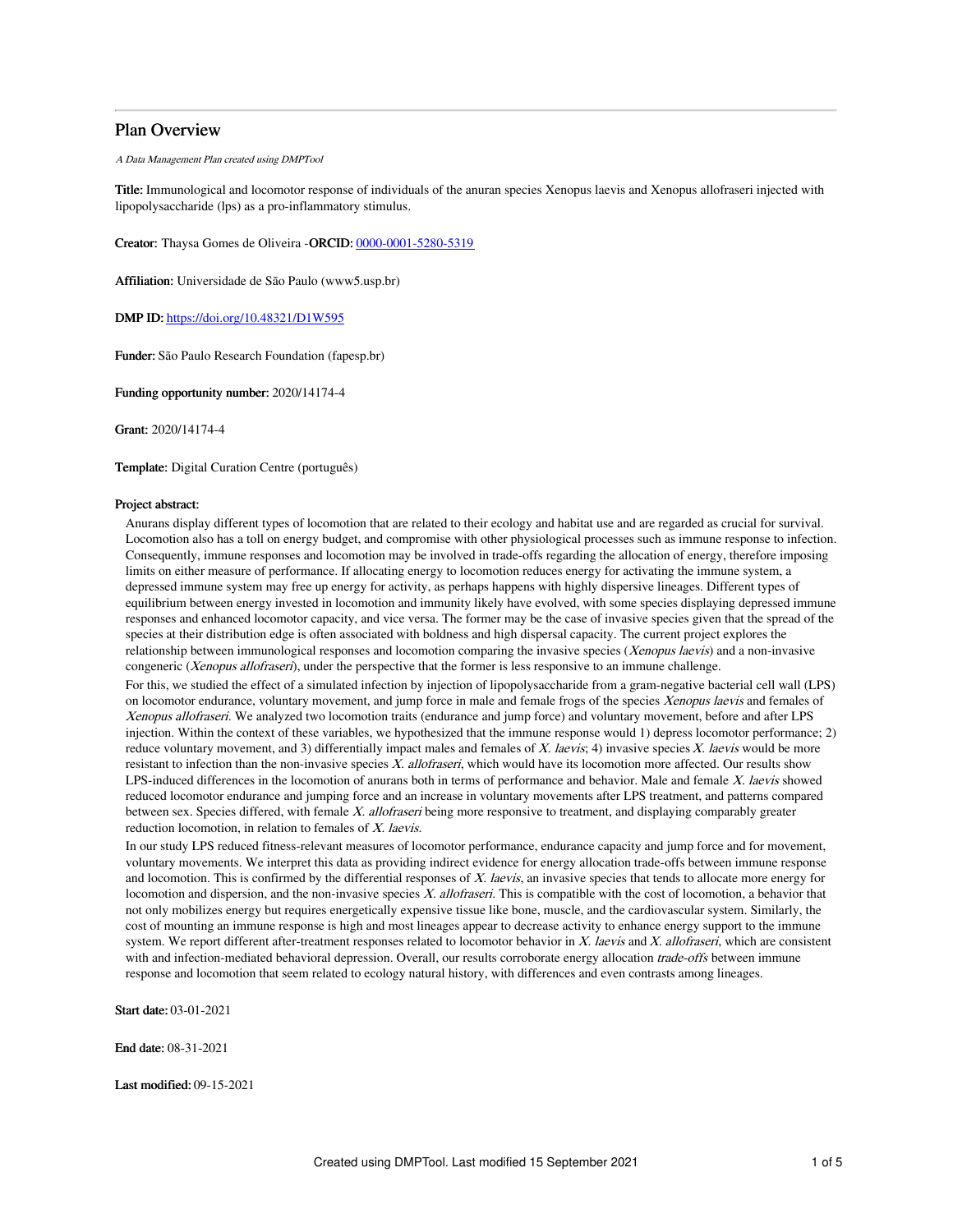### Grant number / URL: 2020/14174-4

# Copyright information:

The above plan creator(s) have agreed that others may use as much of the text of this plan as they would like in their own plans, and customize it as necessary. You do not need to credit the creator(s) as the source of the language used, but using any of the plan's text does not imply that the creator(s) endorse, or have any relationship to, your project or proposal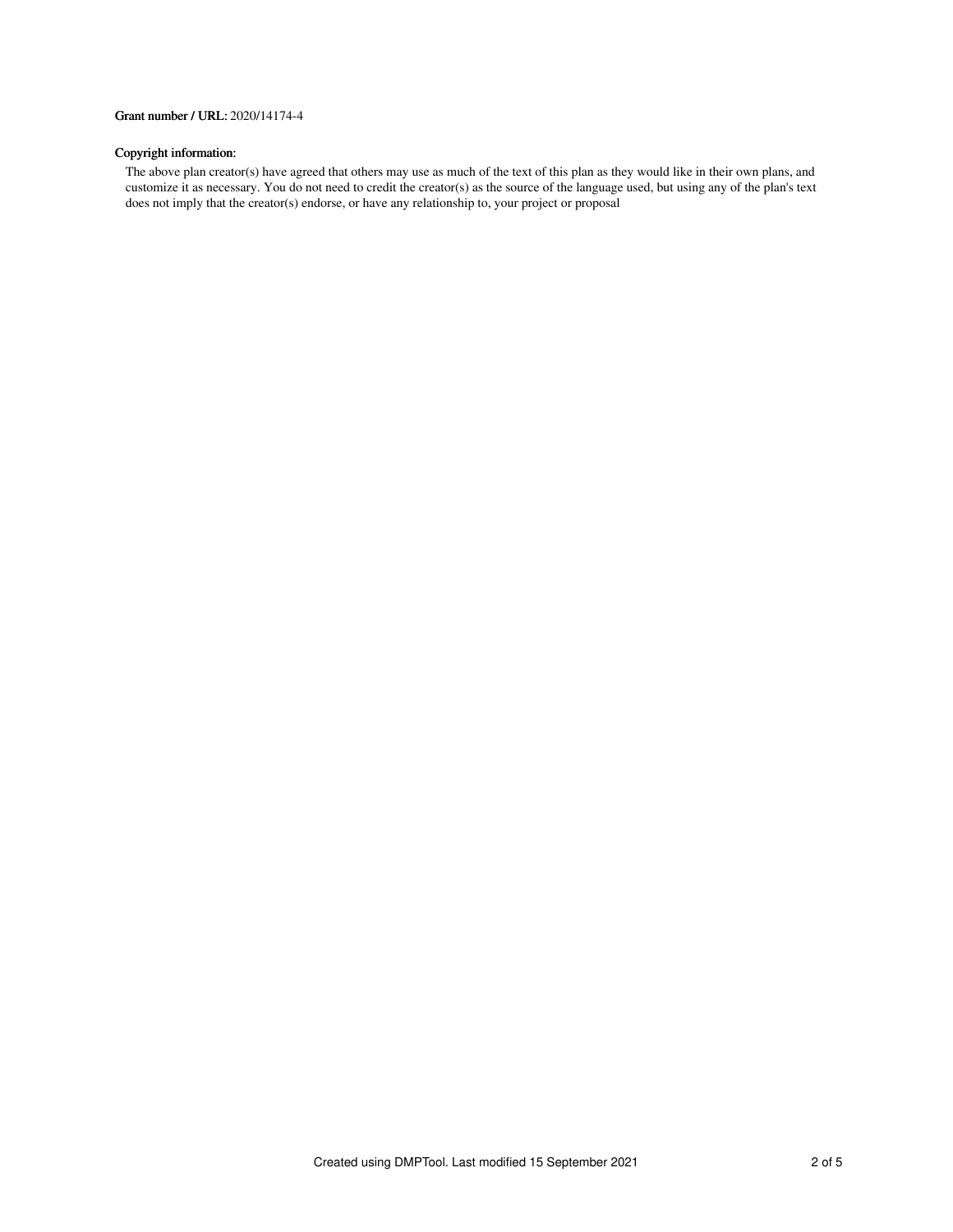Immunological and locomotor response of individuals of the anuran species Xenopus laevis and Xenopus allofraseri injected with lipopolysaccharide (lps) as a pro-inflammatory stimulus.

### Coleta de Dados

#### Que dados serão coletados ou criados?

Data were collected from 18 males and 18 females of X. laevis and 18 females of X. allofraseri. Being 6 animals of each species and sex for: Locomotor endurance; jumpr force; voluntary movement.

#### Como os dados serão coletados ou criados?

### **Morphometry**

All subjects were weighed on an electronic balance (Cgoldenwall model CNA-383H; precision ± 0.1g) before and after LPS treatment (see Table 1). Administration and dosage of LPS

The simulation an infection was performed by injecting LPS (gram-negative bacterial cell wall lipopolysaccharide) from the bacterium Escherichia coli Serotype 0111: B4 purified by phenol extraction at a dose of 2mg / Kg, injected into the dorsal lymph sac of the frog with syringe with 29-gauge needle attached (Llewellyn et al., 2011; Llewellyn et al., 2012; Olarte, 2017).

#### Locomotor endurance

Locomotor resistance was tested using a circular track measuring 3 meters in circumference. The track had a cork substrate and was covered with 5cm of water. Animals were placed into the track and encouraged to move until exhaustion, indicated by the lack of a righting response. Animals were tested three times with a rest interval of 48 hours between trials. After each test day the animals were fed with beef heart. We recorded the A - total time spent moving, B - total distance covered, and C - number of laps (Herrel et al.,2012; Herrel and Bonneaud, 2012a; Herrel and Bonneaud, 2012b; Herrel at al., 2014).

#### Voluntary movement

To quantify voluntary movement, we used an open-field test. Animals were placed in a large tank  $(80 \times 50 \times 40 \text{ cm})$  filled with 20 cm of water and a shelter (Videlier et al., 2015). Next, animals were placed under the shelter and filmed in dorsal view for 12 hours (8:00 am - 8:00 pm) for three days, with 48 hours between subsequent days of recording. The videos were analyzed with a stopwatch and the A - total time in movement, B - total time in the refuge, C - the number of taps on the sides of the tank, D - the number of exits from the refuge, and E - the number of times the animal breached he surface for breathing were recorded.

### Jump force

The animals were tested on a 20 x 10 cm piezoelectric Kistler force platform connected to a Kistler charge amplifier (see Herrel et al., 2014 for a detailed description of the set-up). Individuals were placed on the platform, one at a time, and left to rest for a few seconds. Next, they were encouraged to jump by touching them lightly on the body. This test was repeated on three days, with 48-hour intervals between trials. Forces were recorded at 500 Hz during 60 second recording sessions and frogs were induced to<br>jump multiple times per session. The three best jump the overall resultant forces was calculated (Herrel et al., 2014).

#### Statistical analyses

All locomotor endurance data were log10-transformed to meet assumptions of normality and homoscedasticity. To test for the effect of LPS treatment, a multivariate analysis of covariance (MANCOVA) was used, with treatment, sex, and day as factors and body mass as co-variate. One was added to all voluntary movement data which was subsequently Log10-transformed to meet assumptions of normality and homoscedasticity. To test whether an effect of LPS treatment on voluntary movement in the open field test we ran a MANCOVA with treatment, sex, and test day as factors and body mass as our covariate. Resultant jump force was again Log10-transformed to meet assumptions of normality and homoscedasticity. We ran a multiple linear regression to test the effect of treatment, sex, test day, and animal weight on peak resultant force.

#### Documentação e Metadados

#### Que documentação e metadados acompanharão os dados?

Excel spreadsheet Textos (MACONVAS) Documents with tables **Graphics** 

#### Ética e Conformidade Legal

#### Como você administrará qualquer questão ética?

All experiments were carried out with permission and following all ethical guidelines of the country where the research was carried out.

#### Como você vai gerenciar os direitos autorais e os direitos de propriedade intelectual (IP / IPR)?

All copyrights and ownership are assured.

### Armazenamento e Backup

#### Como os dados serão armazenados e terão backup durante a pesquisa?

The data will be stored in the data repository of the University of São Paulo - USP.

#### Como você vai gerenciar o acesso e a segurança?

The data will be opened for general consultation, but only authorized administrators will be able to access and make modifications to the data management plan and data stored in the USP repository.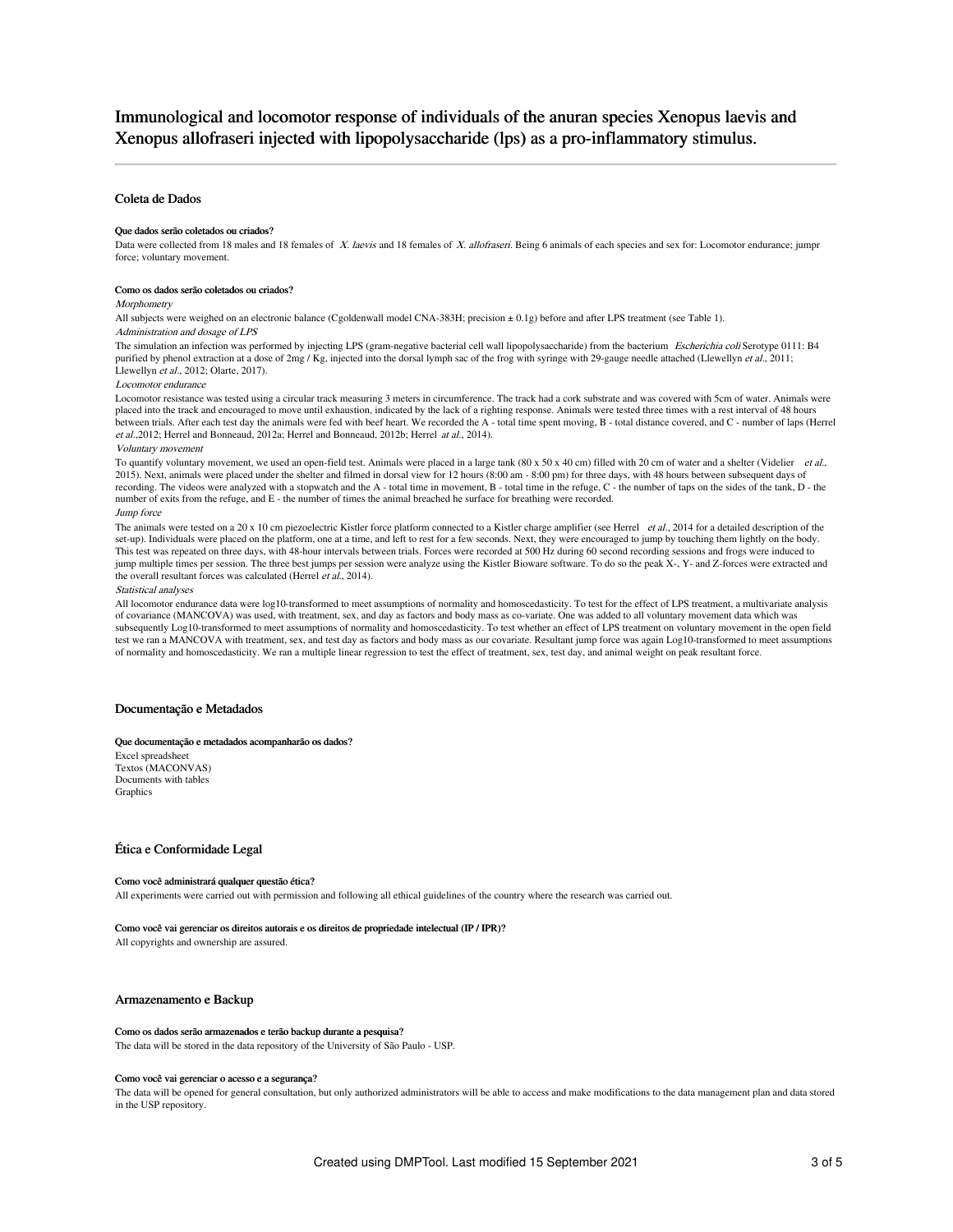### Seleção e Preservação

## Quais dados são de valor a longo prazo e devem ser mantidos, compartilhados e / ou preservados?

All data in spreadsheets; in text and picture format; in video.

### Qual é o plano de preservação a longo prazo do conjunto de dados?

Question not answered.

### Compartilhamento de Dados

### Como você vai compartilhar os dados?

The data will remain in the repository of the University of São Paulo open for consultation.

# Existem restrições ao compartilhamento de dados requeridos?

No.

### Responsabilidades e Recursos

### Quem será responsável pelo gerenciamento de dados? Principal author: Thaysa G. Oliveira

### Quais recursos você precisará para entregar seu plano?

Question not answered.